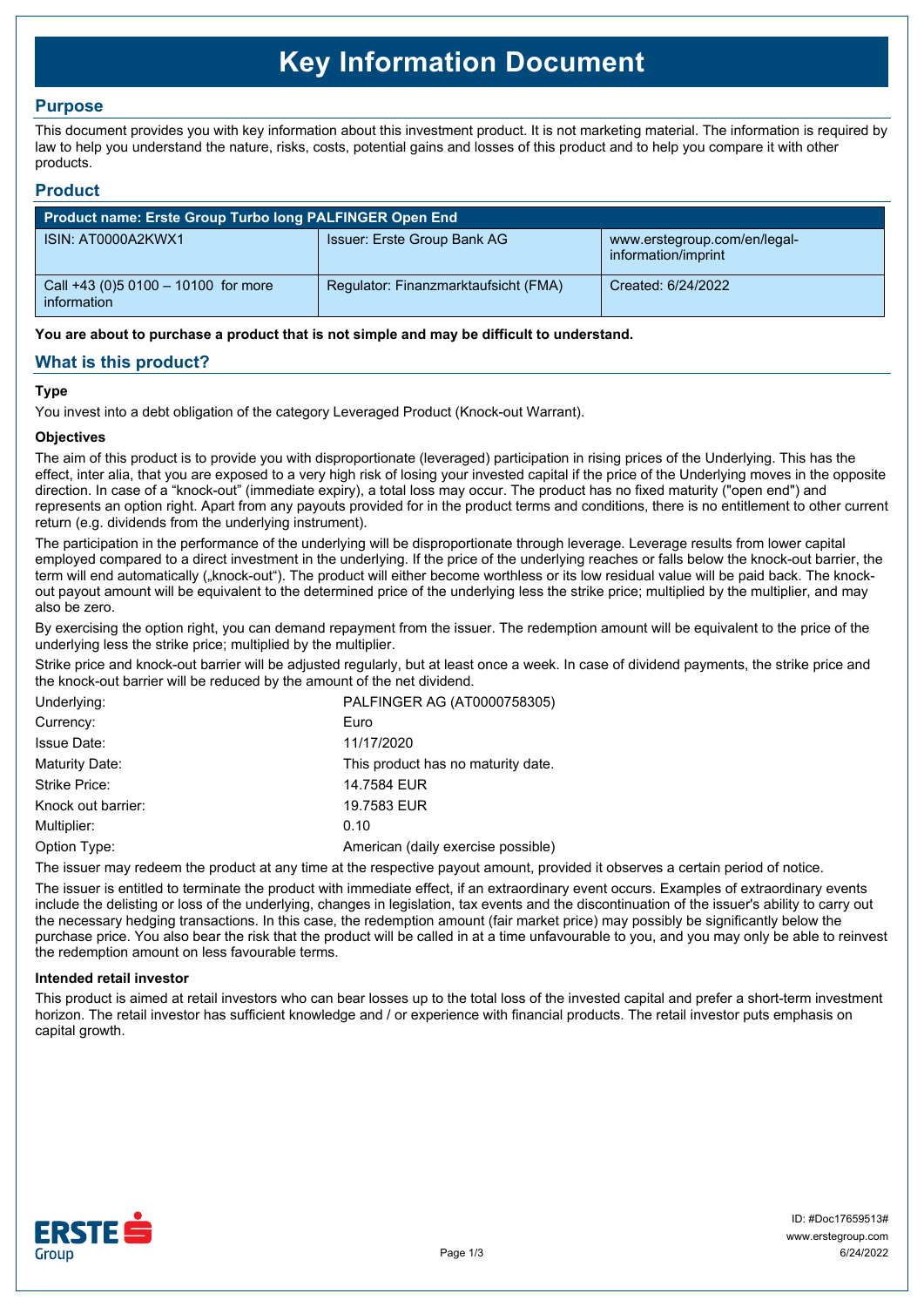# **What are the risks and what could I get in return?**

#### **Risk Indicator**



The summary risk indicator is a guide to the level of risk of this product compared to other products. It shows how likely it is that the product will lose money because of movements in the markets or because we are not able to pay you.

We have classified this product as 7 out of 7, which is the highest risk class.

This rates the potential losses from future performance at a very high level, and poor market conditions are very unlikely to impact our capacity to pay you.

**Be aware of currency risk.** If the currency of the product is different from the currency of the country in which you live, you will receive payments in a different currency, so the final return you will get will depend on the exchange rate between the two currencies. This risk is not considered in the indicator shown above.

This product does not include any protection from future market performance so you could lose some or all of your investment. If we are not able to pay you what is owed, you could lose your entire investment.

#### **Performance scenarios**

*Market developments in the future cannot be accurately predicted. The scenarios shown are only an indication of some of the possible outcomes based on recent returns. Actual returns could be lower.*

| Investment of 10,000 EUR<br><b>Scenarios</b> |                                    | 1 day<br>(recommended<br>holding period) |
|----------------------------------------------|------------------------------------|------------------------------------------|
| <b>Stress scenario</b>                       | What you might get back after cost | 6,430.45 EUR                             |
|                                              | Percentage return                  | $-35.70%$                                |
| Unfavorable scenario                         | What you might get back after cost | 8,519.51 EUR                             |
|                                              | Percentage return                  | $-14.80%$                                |
| <b>Moderate scenario</b>                     | What you might get back after cost | 9,115.80 EUR                             |
|                                              | Percentage return                  | $-8.84%$                                 |
| <b>Favorable scenario</b>                    | What you might get back after cost | 9,795.96 EUR                             |
|                                              | Percentage return                  | $-2.04%$                                 |

This table shows the money you could get back over the recommended holding period assuming that you invest 10,000 EUR. Holding the product for longer is expected to significantly affect the risk of the investment.

The scenarios shown illustrate how your investment could perform. You can compare them with the scenarios of other products. In general, the scenarios show the average return per year. If the recommended holding period is less than one year, the scenarios show the percentage return over the recommended holding period. Therefore, the comparability might be limited.

The scenarios presented are an estimate of future performance based on evidence from the past on how the value of this investment varies, and are not an exact indicator. What you get will vary depending on how the market performs and how long you keep the product.

The stress scenario shows what you might get back in extreme market circumstances, and it does not take into account the situation where we are not able to pay you.

The figures shown include all the costs of the product itself, but may not include all the costs that you pay to your advisor or distributor. The figures do not take into account your personal tax situation, which may also affect how much you get back.

# **What happens if Erste Group Bank AG is unable to pay out?**

This product is not covered by any deposit guarantee scheme. You are exposed to the risk that Erste Group Bank AG may not be able to fulfil its obligations arising from this product in the event of an insolvency (inability to pay, over-indebtedness) or from an official order ("bail-in regime"). A total loss of your invested capital is possible.

# **What are the costs?**

The Reduction in Yield (RIY) shows what impact the total costs you pay will have on the investment return you might get. The total costs take into account one-off, ongoing and incidental costs.